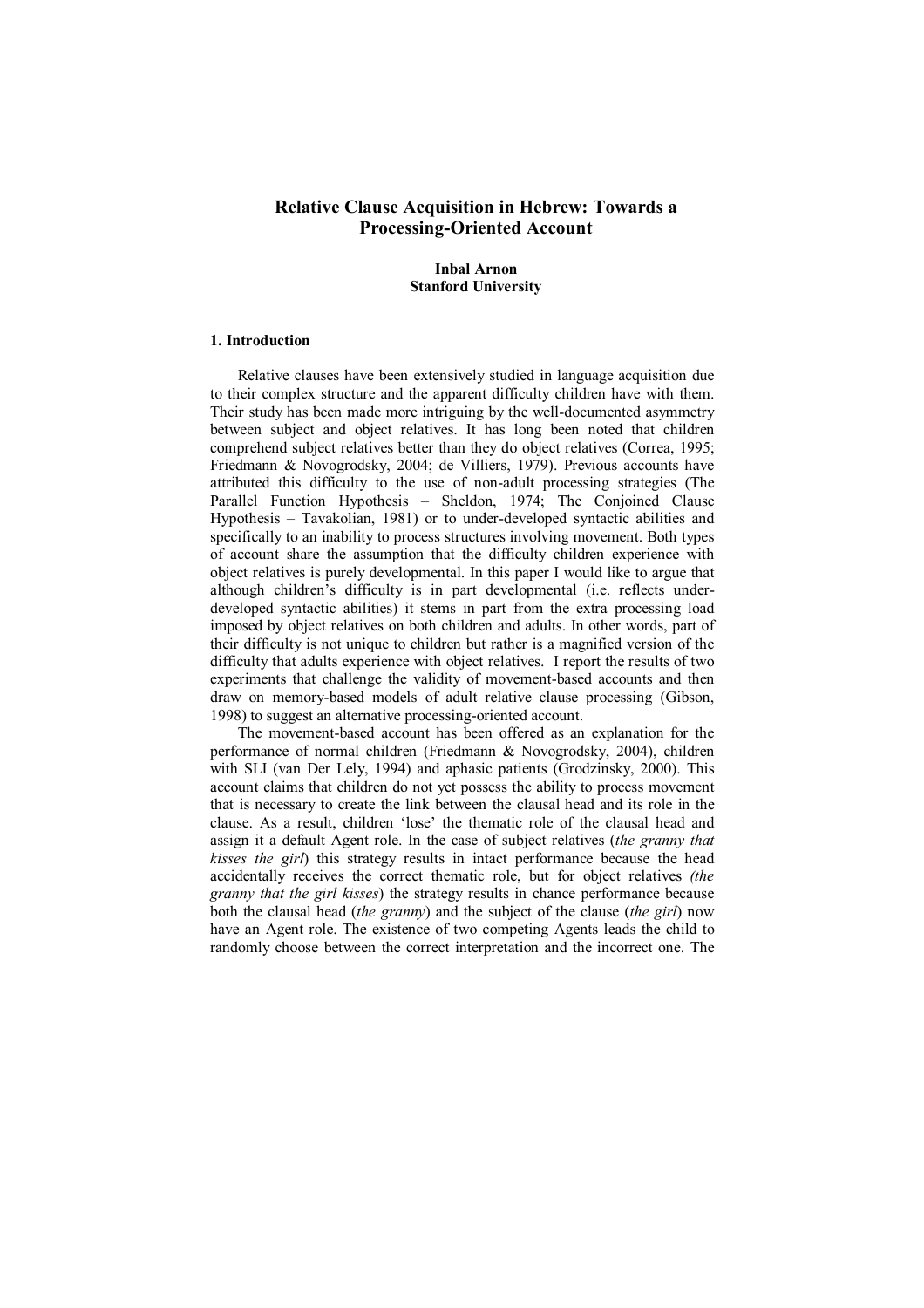movement-based account thus predicts the documented asymmetry between subject and object relatives. It also leads to several additional empirical predictions. First, children should exhibit chance performance on object relatives. Second, when children err, they should display only errors of thematic reversal. Third, if difficulty is due to movement, children should not have difficulty with object relatives that do not involve movement. Results from a recent study in Hebrew (Friedmann & Novogrodsky, 2004) were consistent with the first two predictions. However, there are several reasons for questioning the movement-based accounts. First, children comprehend WH-questions at an age when they do not yet comprehend object relative clauses (Seidl, Hollich & Jusczyk 2003) suggesting that there is not an across-the-board difficulty with all structures that are analyzed as involving movement. Second, reports of adult difficulty with object relatives (Traxler, Morris & Seely 2002) undermine the claim that the difficulty is only a developmental stage. Finally, a closer look at previous support for the movement-based account reveals some potentially crucial methodological flaws.

Friedmann & Novogrodsky (2004) tested the comprehension of subject and object relative clauses by young Hebrew speakers (mean age 4;7) using a picture selection task and reported chance performance on object relatives and only errors of thematic reversal. Children heard a relative clause and were asked to choose the matching picture from a pair of pictures showing the two possible thematic assignments (e.g., granny kissing girl and girl kissing granny, respectively). Asking children to choose a picture rather than a referent might have hindered detection of the full performance range for the following reason: when a child points to the correct picture, we do not know whether he or she is indeed pointing to the correct or the incorrect referent. For example, after hearing the object relative 'Show me the granny that the girl is kissing' the child might point to the correct picture showing a granny being kissed yet we cannot know if he or she is pointing to the correct answer (*the granny*) and displaying intact comprehension or to the agent of the clause *(the girl*) and displaying poor comprehension. The possible existence of previously undetected errors is crucial for the predictions of the movement-based account not only because it implies that difficulty in comprehension is not due solely to difficulty with movement, but also because this would affect the numerical value of chance. If children are considering not the two pictures but rather the four referents then chance level is not 50% and children may be performing above chance, contra the suggested strategy. Both potential pitfalls can be overcome by asking children to choose a referent rather than a picture.

Taken together, the evidence of adult difficulty with object relatives, the lack of child difficulty with WH-questions, and possible methodological shortcomings in prior studies call for a critical investigation of children's difficulty. This paper reports the results of two experiments designed to reevaluate the predictions of the movement-based account among young Hebrewspeakers by a) assessing the full performance range and b) testing the comprehension of resumptive relatives, which are not analyzed as involving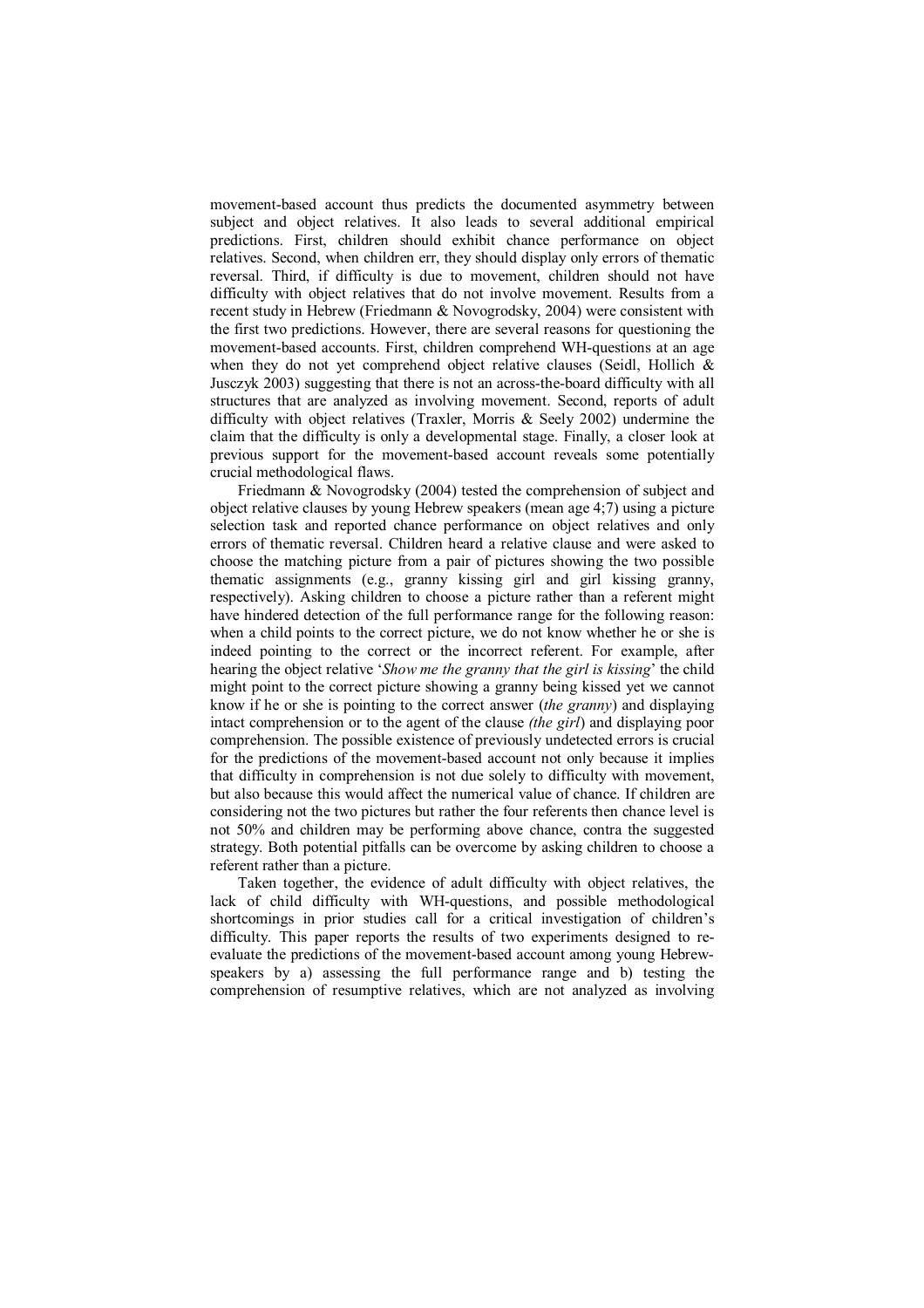movement in Hebrew (Borer, 1984). First, identification of a wider error range would serve to undermine both the validity of the picture selection task in its previous usage and the validity of an account that only predicts errors of thematic confusion. Second, if children perform poorly also on resumptive relative clauses this will imply the existence of additional non-movement related difficulties with object relative clauses. Experiment 1 assessed production and comprehension of non-resumptive subject and object relatives. Experiment 2 then tested comprehension of resumptive relatives.

### **2. Experiment 1: What kinds of errors do children really make? 2.1 Method**

*Participants.* A total of 14 monolingual native Hebrew speakers (7 boys and 7 girls) participated in the experiment. The mean age was 4; 7 (range 4; 5 - 5; 2). All were normally developing children with no language impairments, hearing deficits or neurological difficulties.

*Materials.* The comprehension of subject and object relative clauses was tested with a modified version of the picture selection task used by Friedmann & Novogrodsky (2004). Children heard subject relatives (1), object relatives (2) or combinations of  $NP + PP$  serving as fillers (3) preceded by the request *'put a sticker on*<sup>2</sup>. Importantly, asking children to choose a referent rather than a picture enables the detection of the full range of possible answers.

- (1) tasimi madbeka al ha-safta she menasheket et ha-yalda. Put sticker on the-granny that kisses the-girlACC Put a sticker on the granny that kisses the girl'
- (2) tasimi madbeka al ha-safta she ha-yalda menasheket. Put sticker on the-granny that the-girl kisses Put a sticker on the granny that the girl kisses'
- (3) tasimi madbeka al ha-safta im ha-xultza ha-aduma. Put sticker on the-granny with the-shirt the-red Put a sticker on the granny with the red shirt'

After each item, children were presented with two pictures featuring the relevant NPís in both thematic assignments. For example, for ë*Show me the granny that the girl is kissing*' one picture depicted a granny kissing a girl and the other depicted a girl kissing a granny. Children were asked to put the sticker on the referent described by the sentence. This procedure enabled four possible answers: Correct answer – the kissed granny, Reversal error – the kissing granny, Agent error - the kissing girl and Other - the kissed girl.

Each picture set was presented twice preceded once by a subject relative and once by an object relative. Separate picture sets, also involving two NP's in both thematic assignments, were used for the filler items. The presentation of the picture pair, in which there are two instances of the clausal head (two grannies)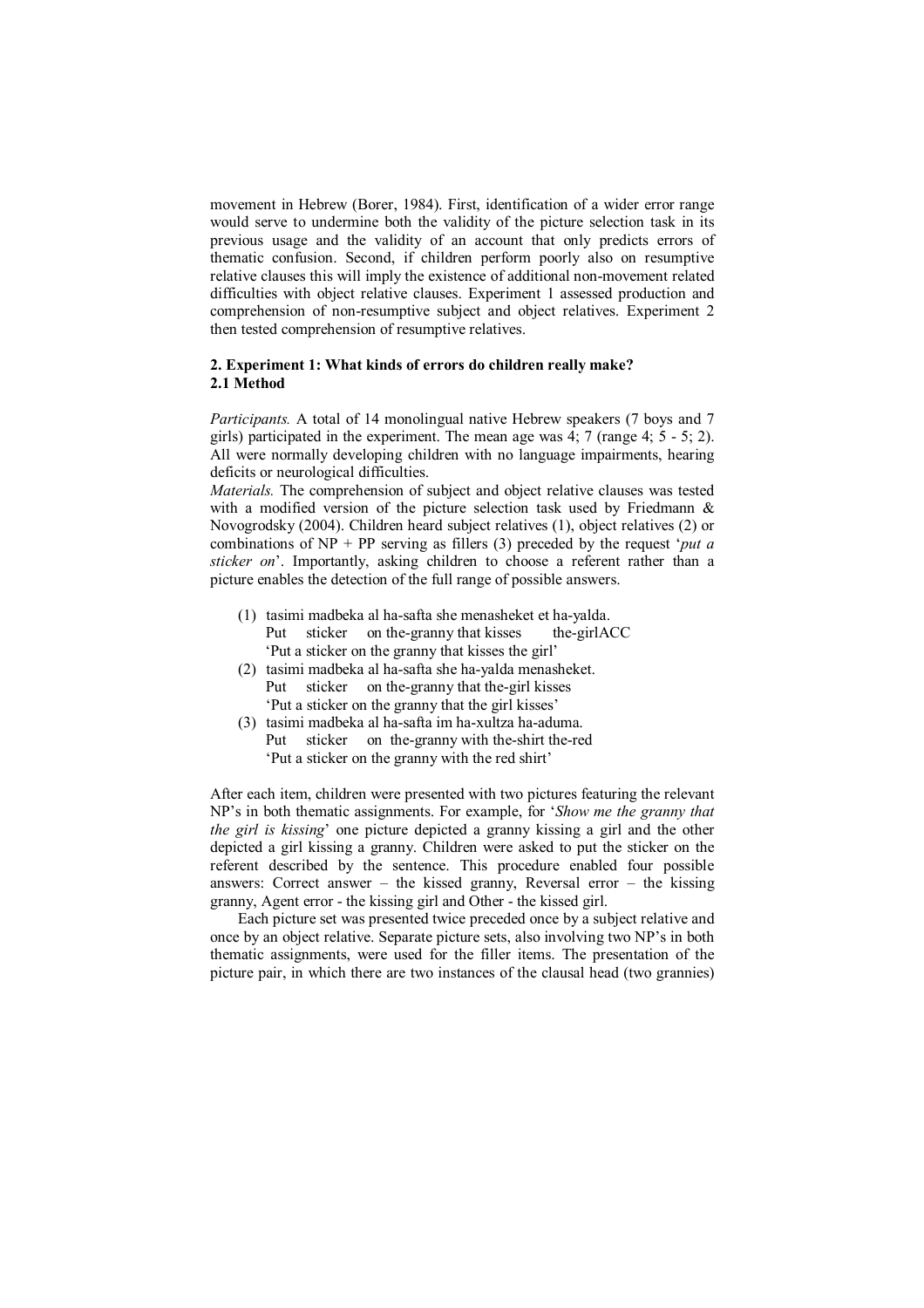fulfils the felicity conditions defined by Hamburger  $\&$  Crain (1982) and makes the use of a restrictive relative clause pragmatically adequate.

All verbs were used in the present tense. All were transitive verbs taking a direct object as a complement. In all sentences both NP's were of the same number and gender as to avoid inflectional clues provided in Hebrew by the agreement of gender and number on the verb. All sentences were semantically reversible, enabling logical assignment of either thematic role to both NP's in the sentence (grannies and girls can kiss or be kissed).

The experiment consisted of 40 items, 15 subject relatives, 15 object relatives and 10 fillers. Items were presented in pseudo-random order, enabling controlled variation between sentence types. All participants were given the test items in the same order. Answers were coded according to the position of the sticker. A pre-test was run before the actual test to ensure that children identified the objects and understood the instructions.

Production of subject and object relative clauses was evaluated using an elicitation task involving two experimenters and four puppets, two identical elephants and two identical mice. Experimenter A acted out a situation using two puppets, one of each type (all four were present to provide an adequate pragmatic context). In each situation, a scene where one puppet performed an action on the second puppet (kicked, hugged, etc.) was performed and narrated by experimenter A (e.g. "this mouse is naughty today, and he comes and bites this elephant on the leg"). After viewing the scene with the child, Experimenter B covered his eyes with a blindfold. The child then had to describe one of the puppets that participated in the scene so that Experimenter B could pick it up when the blindfold was removed. Seeing that there were two identical tokens of each animal, using a relative clause was the simplest way to guarantee correct identification. Production of both subject and object relatives was induced by pointing to either the Agent or the Patient in the acted-out scene.

The experiment elicited 10 subject relatives and 10 object relatives. Five additional intransitive situations (sleeping, crying) were included as fillers. All verbs were presented in the present tense. All actions were daily, familiar actions and were not continuous (e.g., bite, push). Each test item was continued until the child produced the required response or got fed up. When children produced inappropriate responses the experimenters helped with questions or comments that did not include relative clauses<sup>1</sup>. Sessions were recorded and answers were coded by the author. The utterance used for coding was the child's first full appropriate one, whether or not it included a relative clause<sup>2</sup>.

 $\overline{a}$ 

<sup>1</sup> A session might look like this: Exp.  $A - tell$  him to pick up this elephant. Child - pick up this elephant. Exp. B - but I can't see, which elephant? Child the elephant that the mouse bit. Exp B - oh, I understand (takes off blindfold and picks up the correct puppet).

<sup>2</sup> Only answers that respected both the limitation of the second experimenter (cannot see) and the limitations of identifying the object (two identical puppets of each kind) were considered appropriate. Full answers were defined as answers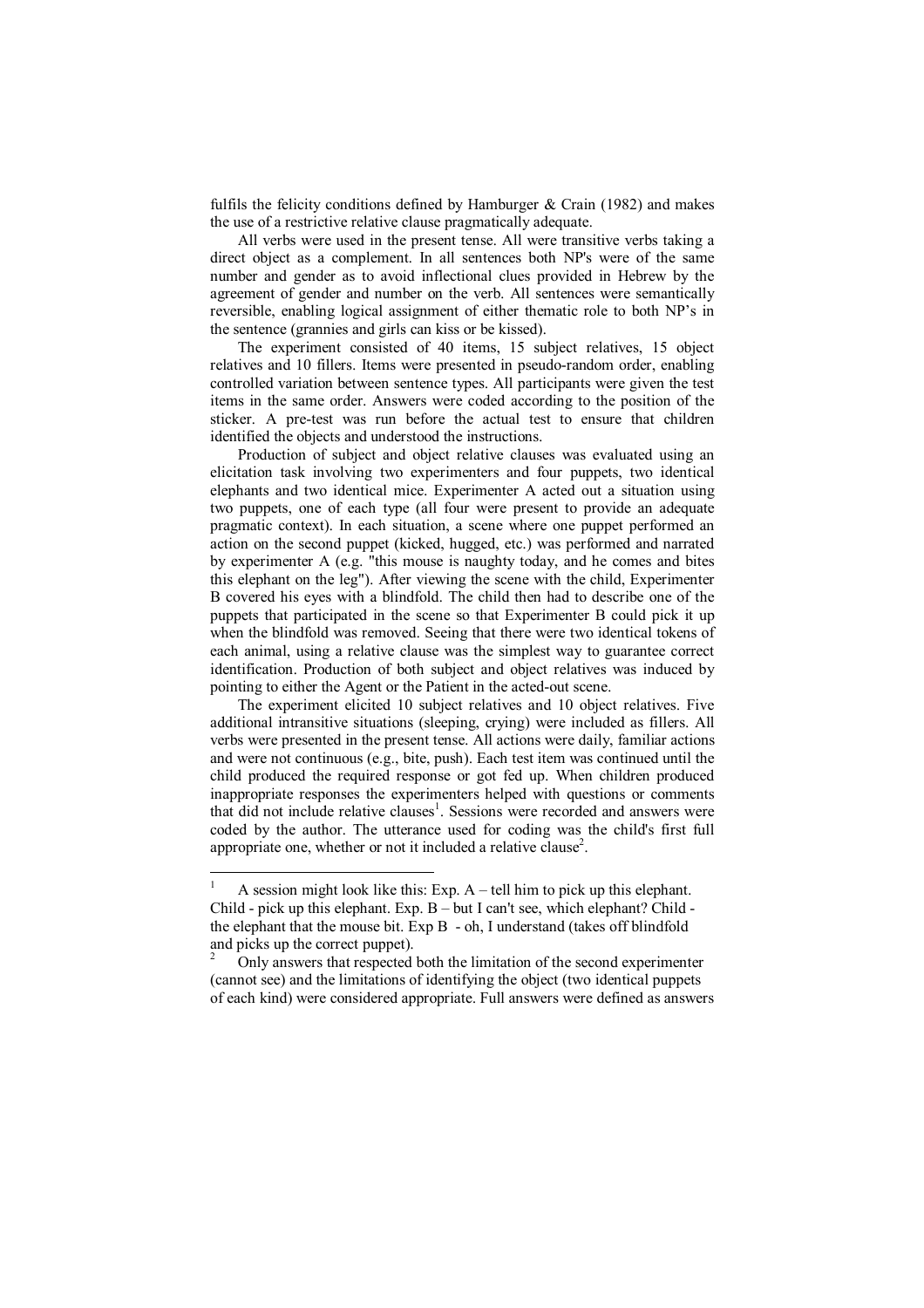*Procedure.* All tasks were administrated individually to each child, in a separate room in the kindergarten. Each child chose when he or she wanted to do the tasks. Prior to administration, the experimenter spent two days getting to know the children. In all, the experimenter spent 14 full days in the kindergarten. Comprehension was tested in two separate sessions about a week apart. Production was tested between 15 and 18 days after the comprehension task in one session lasting 30 minutes. Sessions were recorded and later transcribed.

#### **2.2 Results and Discussion**

First of all, the results replicated the previously documented asymmetry in comprehension for subject and object relative clauses. Thus, as shown in Table 1, subject relatives were comprehended significantly better than object relatives  $t(13) = 6.26$ ,  $p < .001$ . This asymmetry was not found in production because children did equally well in producing subject and object relatives. This shows an intriguing effect whereby production of object relative clauses preceded comprehension (discussed further in section 5). Seeing that the main focus of the study was on object relatives and that performance on subject relatives was at ceiling, only the results for object relatives will be addressed further.

### **Table 1: Correct production and comprehension (in percentage) of subject and object relatives**

|               | Subject relatives | Object relatives |
|---------------|-------------------|------------------|
| Comprehension | 95                | 51               |
| Production    | 88                | 93               |

 The most important result has to do with the types of errors children made. As predicted, children did not make only errors of thematic reversal. Rather, the data presented in Figure 1 confirm that the novel Agent error, by which children chose the Agent of the relative clause, was found in 22% of the cases and this error was made about as often as the previously documented Reversal error. In other words, children often made the error of choosing the Agent of the relative clause instead of the clausal head.



**Figure 1: Performance (in percentage) on object relatives** 

 $\overline{a}$ 

that had at least a subject, a verb, and a complementizer. Answers that met these criteria but did not include relative clauses were coded.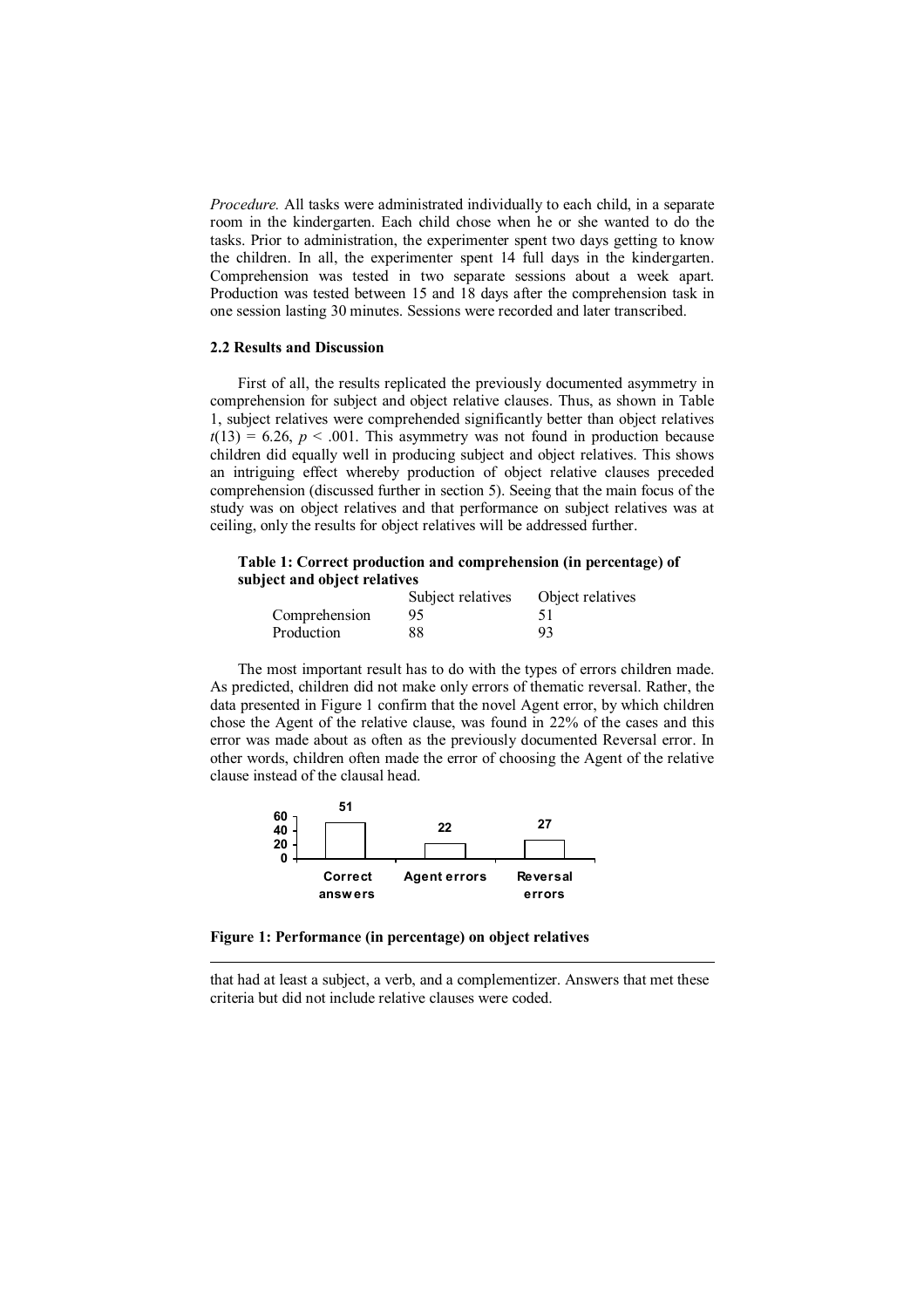The existence of the novel Agent error is revealing from several perspectives. First, it demonstrates an error range that is wider than predicted by movement-based accounts suggesting additional difficulty. Second, it undermines previous reports of chance performance on object relatives using a picture-selection task. The existence of the Agent error demonstrates that children are considering at least three if not all four referents in the picture set. Thus, chance level is not 50%, as would be the case if children were only considering the two tokens of the clausal head, but 33% or more likely 25% if they are considering all 4 possible referents. The change in the value of chance level means that the 51% correct performance exhibited by children in this study is not at chance level but rather is significantly above chance,  $t(13) = 2.99$ ,  $p <$ .01. The Agent error further implies that previous use of the picture-selection task (Friedmann & Novogrodsky, 2004) did not detect the full error range.

Third, the novel Agent error suggests an additional difficulty having to do with mastering the modifying nature of the relative clause. The Reversal error seems to be associated with confusion with regard to the thematic role of the clausal head: children understand that the clause modifies one of the grannies, but they are not sure which one. The Agent error seems to tap a more basic misunderstanding with regard to the modifying nature of the clause: children do not grasp that the relative clause adds information about the clausal head. The existence of both errors suggests that there are two points of difficulty with object relative clauses: mastering the modifying nature of the clause and assigning the thematic roles correctly. Thus, children exhibited a wider error range than previously detected and displayed difficulties that seem to be associated not only with the thematic assignment to the clausal head (Reversal errors) but also with the modifying nature of the relative clause (Agent errors).

The picture of relative clause acquisition is further complicated when one considers differences in individual patterns. Interestingly, the percentage of correct responses differed greatly for the children, ranging from 0%-87%. Division of children into three groups according to their performance level (low: under 33% correct, mid:-33-66% correct and high: over 66% correct) revealed 3 distinct sub-groups that differed also in their error and production patterns. Regarding the latter, although all children produced a very high proportion of grammatical object relative clauses, they differed on whether these included a resumptive pronoun (*pick up the elephant that the mouse kissed him*). Resumptive pronouns in direct object position are optional in Hebrew (Givón, 1975) so both options were coded as fully grammatical. Table 2 shows the performance patterns of the three different groups.

|  | Table 2: Sub-groups performance (in percent) on object relatives |  |  |
|--|------------------------------------------------------------------|--|--|
|  |                                                                  |  |  |

|                            | Correct |        |        | Reversal Agent Percent with |
|----------------------------|---------|--------|--------|-----------------------------|
|                            |         | errors | errors | resumptives                 |
| Comprehender Group $(n=4)$ | 82      |        |        |                             |
| Reversal Group $(n=5)$     | 43      | 41     | 16     | 20                          |
| Agent Group $(n=5)$        | 15      | 33     | 46     | 80                          |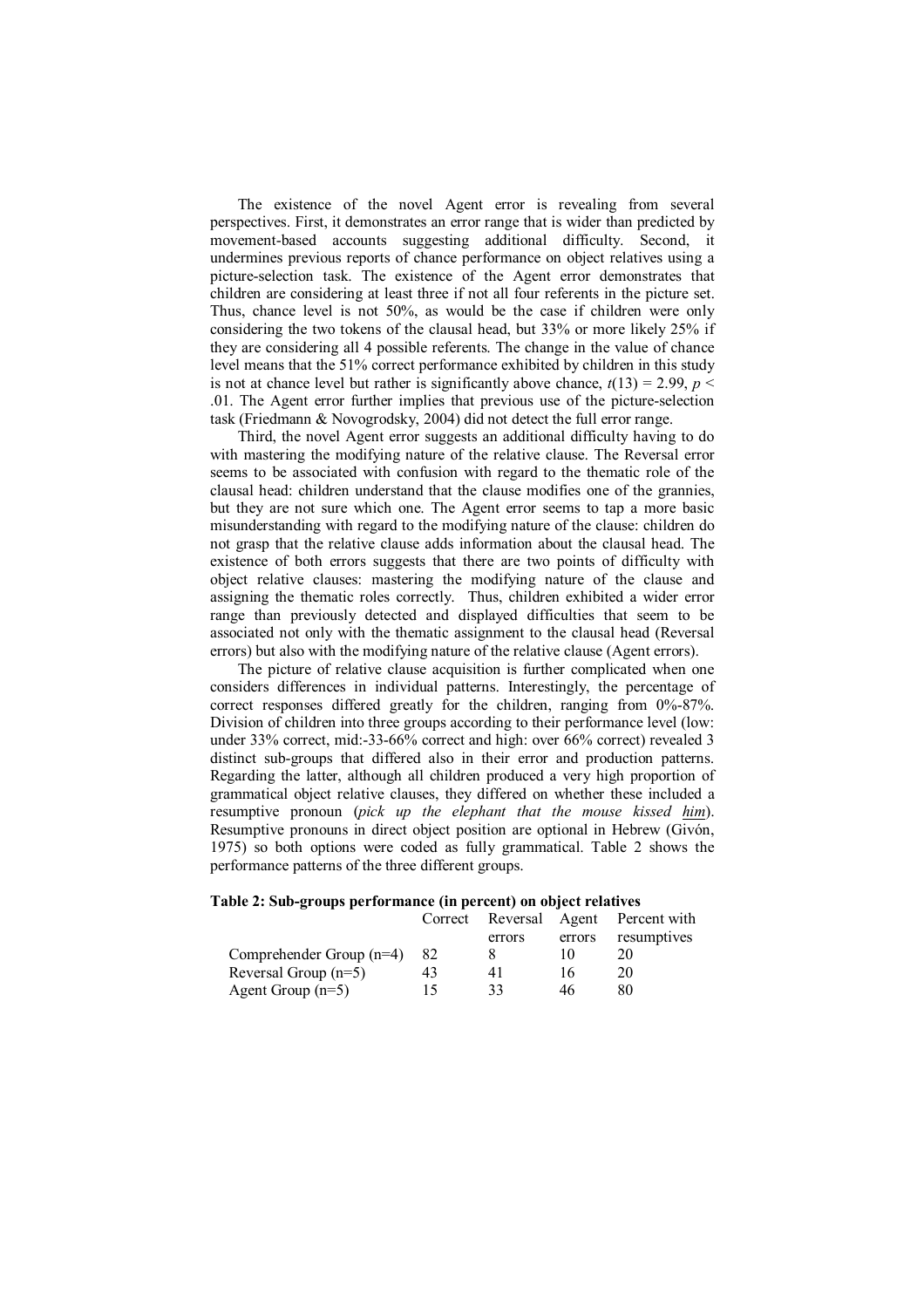The first "Comprehender" group showed high comprehension rates, displayed a similar distribution of Reversal and Agent errors and produced object relative clauses almost exclusively without resumptive pronouns. The second "Reversal" group showed quite low comprehension rates, made far more Reversal than Agent errors, and produced object relatives without resumptive pronouns. The third "Agent" group showed very poor comprehension, made more Agent than Reversal errors, and was the only group to produce almost exclusively object relatives with resumptive pronouns. The groups differed significantly in the distribution of errors, Reversal:  $\chi^2$  (2) = 9.37, *p* < .05, Agent:  $\chi^2$  (2) = 9.02, *p* < .05. Grouping participants according to their level of correct performance thus revealed a pattern that would otherwise have been overlooked: the full picture of children's performance on object relative clauses is made up not only of their correct performance but also of their error and production patterns. It also implies a connection between comprehension patterns and use of resumptive pronouns in production: the more likely children were to make Agent errors, the more likely they were to use resumptive pronouns in production,  $r = .57$ ,  $p < .05$ .

One way to conceptualize the difference between the groups is to view them as reflecting three consecutive stages in the acquisition of object relative clauses. The Agent group represents an earlier stage in which neither the modifying nature of the clause, nor the thematic assignment to the clausal head are properly mastered. The Reversal group reflects a later stage in which the main difficulty is with the thematic assignment to the clausal head while the Comprehender group reflects full mastery. Another possibility is that the three sub-groups reflect not different stages but different paths toward the mastery of relative clauses. In other words, children in the agent and reversal groups were adopting different strategies to cope with their difficulty. Further research is necessary to examine and distinguish among these possibilities.

 To summarize, the results of Experiment 1 did not support the two main predictions of the movement-based account: chance performance on object relatives and limitation of errors to thematic reversal. Children exhibited a wider error range. They did not make only errors of thematic reversal but also made the novel Agent error: choosing the agent of the relative clause instead of the clausal head. Furthermore, detection of this novel error necessitated revision of the chance level and application of the revised level indicated that children actually performed better than chance. The results highlighted shortcomings of the picture-selection task as used in previous studies because asking children to point to a picture instead of a referent prevented detection of the Agent error. The results also suggest an additional source of difficulty related to mastering the modifying role of the relative clause. Finally, they indicated that evaluation of correct performance, error patterns and production patterns is important to providing a comprehensive picture of acquisition.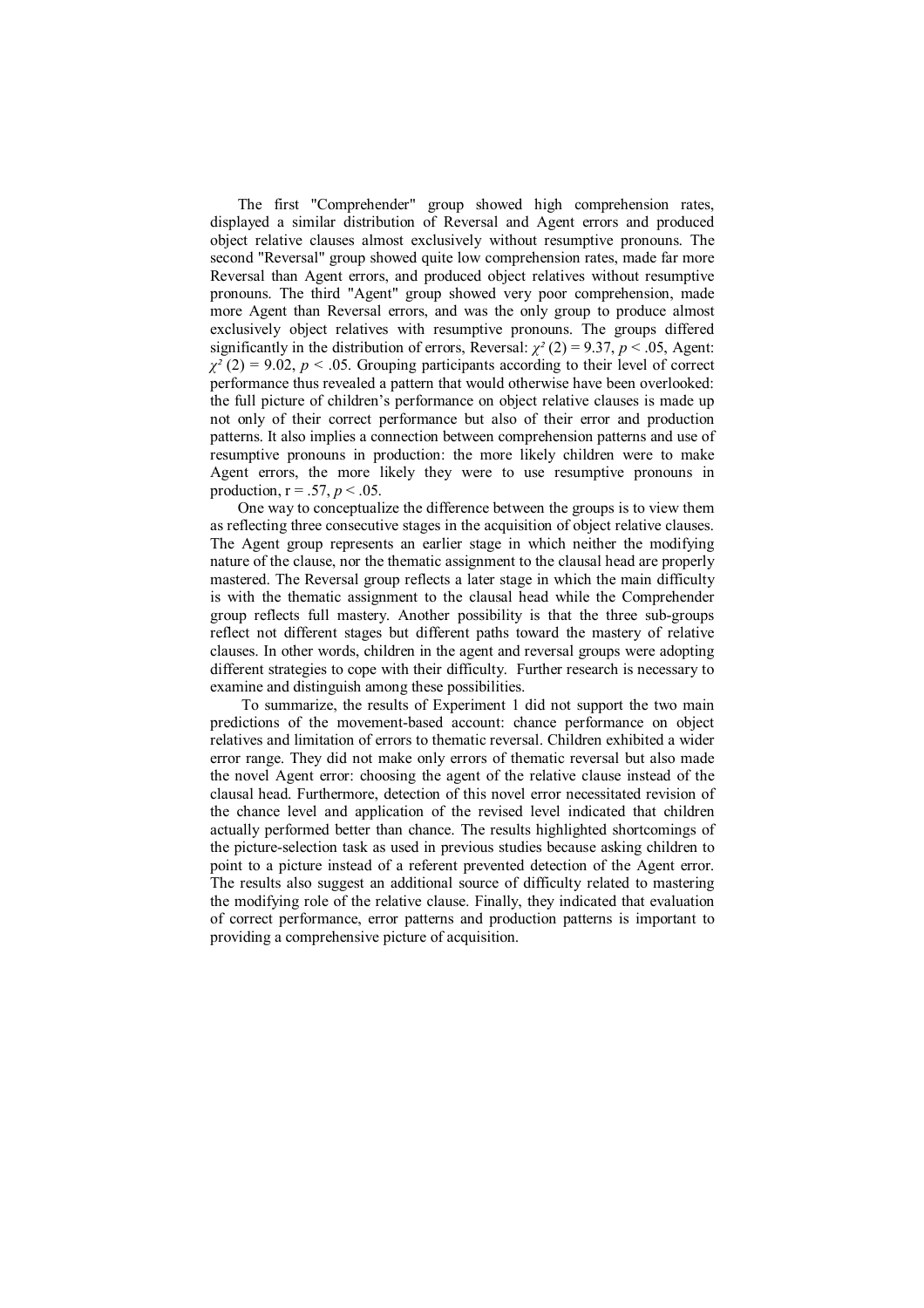### **3. Experiment 2: Are non-movement object relatives still difficult?**

Under the assumption that children's difficulty is caused by their inability to process movement, relative clauses that do not involve movement should not pose any difficulty. Conversely, if the difficulty is not related only to movement, non-movement relatives might still be difficult. Hebrew allows resumptive pronouns in object relative clauses. These resumptive relatives are commonly analyzed as not involving movement (Borer, 1984) but rather as involving coindexation between the clausal head and the resumptive pronoun. As a result, children's performance on resumptive relatives can serve as a further test of the movement-based account: if resumptive object relatives are also difficult, movement cannot be the only source of difficulty.

### **3.1 Method**

*Participants.* Seven children from the two non-comprehender groups (Reversal and Agent) participated in the second experiment.

*Materials.* The same picture selection task described in Experiment 1 was used to assess the comprehension of resumptive relative clauses; the only difference was that resumptive pronouns were added to the object relatives (4).

 (4) tasimi madbeka al ha-safta she ha-yalda menasheket ota. Put sticker on the-granny that the-girl kisses 'Put a sticker on the granny that the girl kisses her'

Children were presented with the same picture sets as in Experiment 1. Items consisted of 9 object relatives, 7 subject relatives and 4 fillers. All other properties were as described for Experiment 1.

*Procedure*. The procedure was identical to that described in Experiment 1. The task was administered a month after completion of Experiment 1.

# **3.2 Results and Discussion**

As predicted, and contrary to the movement-based account, the children also found resumptive object relatives difficult and performed correctly on only 42% of the items. Figure 2 shows the performance of the same children on object relatives without resumptive pronouns (Experiment 1) and with resumptive pronouns (Experiment 2).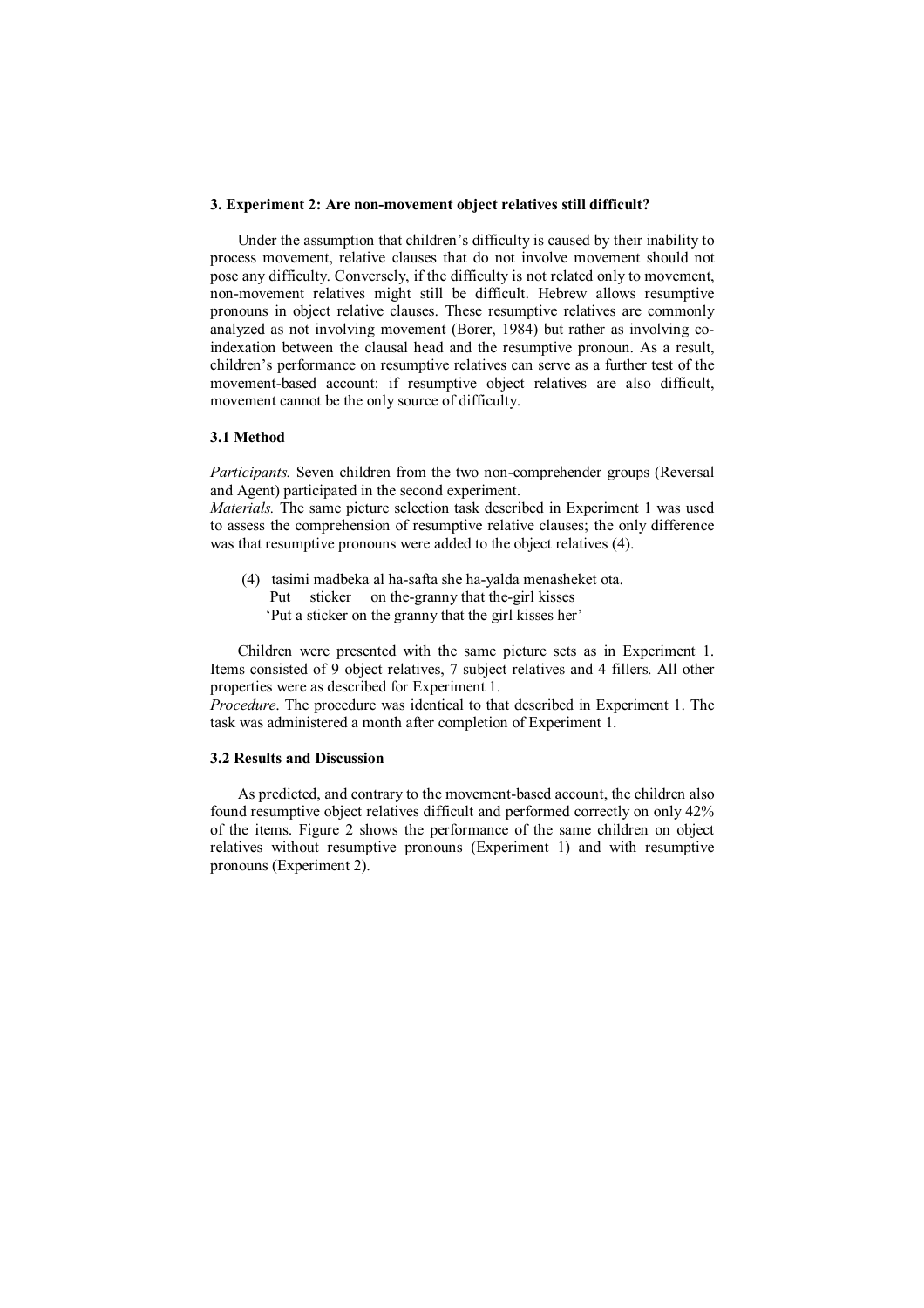

**Figure 2: Comprehension of object relatives with and without resumptives** 

Although children's performance was significantly better on resumptive than on non-resumptive object relatives  $t(6) = 2.77$ ,  $p < .05$ , comprehension was still poor. Interestingly, the improvement in performance was due to a significant drop in Reversal errors,  $t(6) = 2.41$ ,  $p < .05$ , but not in Agent errors,  $t(6) = .53$ ,  $p$ = .30. In other words, the addition of the resumptive pronoun helped reduce errors of thematic confusion (Reversal errors) but did not help clarify the modifying nature of the relative clause. This finding suggests an intriguing connection between the addition of a resumptive pronoun and simplification of thematic assignment and suggests further that addition of the resumptive pronoun did not facilitate comprehension of the modifying nature of the clause<sup>3</sup>.

To summarize, the results of the second experiment demonstrated that resumptive relatives were still difficult, despite the fact that they do not involve movement. This further undermines the movement-based account and strengthens the need to look for additional explanatory factors.

# **4. An Alternative Processing-oriented Account**

Taken together, the results undermine the ability of the movement-based account to explain the full range of data on relative clause acquisition in Hebrew. The results of the first experiment did not match the predictions of the movement-based account on regular relative clauses. The second experiment showed further that resumptive object relatives were still difficult for some children even though they do not involve movement. Taken together, the results suggest that factors other than movement create the difficulty associated with object relative clauses. Both experiments, however, replicated the welldocumented difficulty with object relatives and yielded Reversal errors that reflect thematic confusion. What could be causing this thematic confusion?

<sup>&</sup>lt;sup>2</sup><br>3 Interestingly, a different pattern seemed to emerge for the two sub-groups with the Reversal group replicating the general trend and the Agent group not showing improvement on resumptive structures. This might support the existence of two consecutive stages but the very small number of participants doesn't allow any strong conclusions.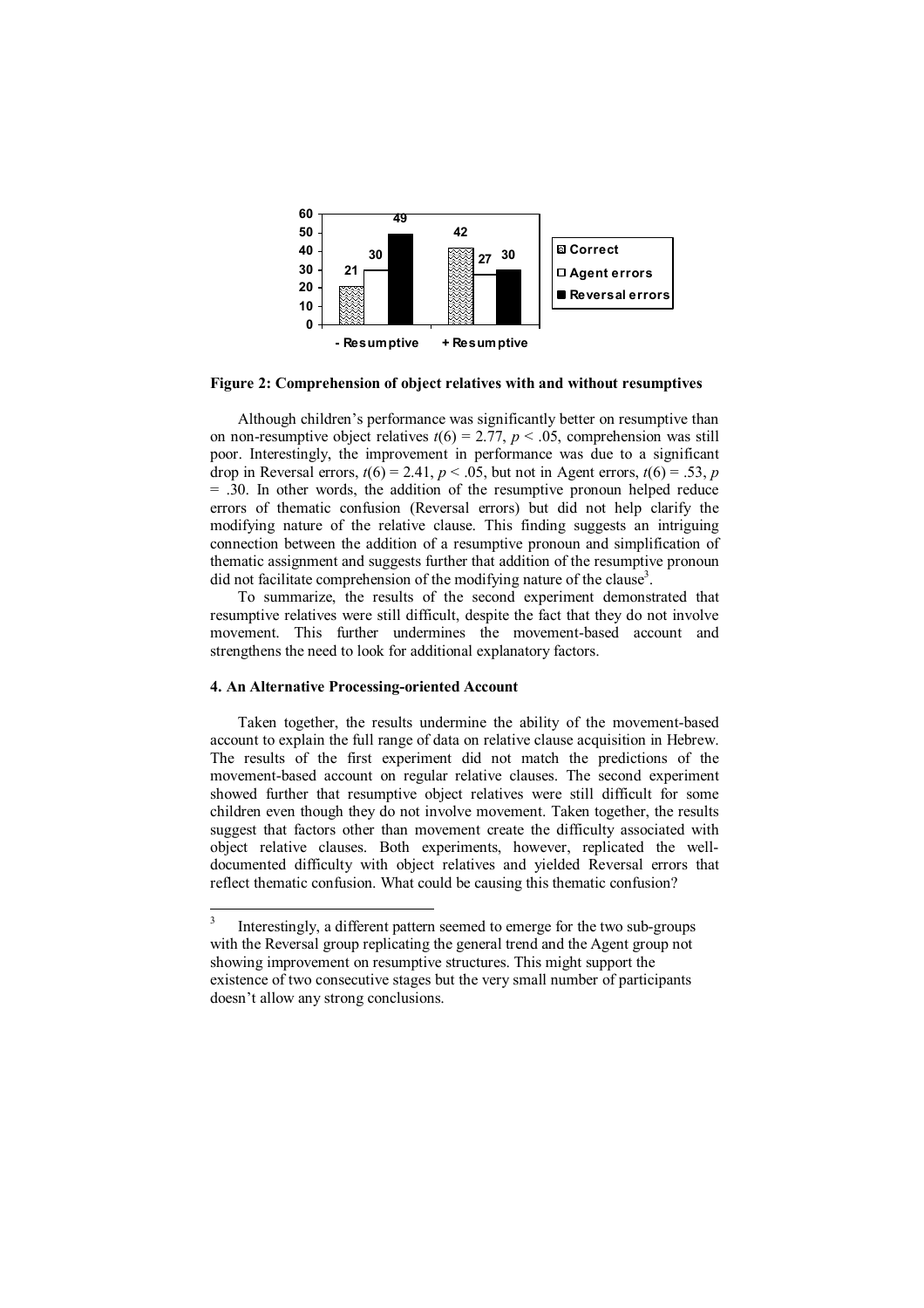One explanation is that object relative clauses are difficult not because they involve movement but rather because the interfering NP makes thematic assignment to the clausal head harder. One clear difference between subject (5) and object (6) relatives is that in the latter, an additional NP (*the girl*) needs to be processed before the clausal head can be assigned its thematic role.

- (5) Show me the granny that is kissing the girl
- (6) Show me the granny that **the girl** is kissing

That the interfering NP might be a source of difficulty has been offered for adult processing of object relatives. (Gibson, 1998; Gordon, Hendrick & Johnson, 2001). This view has received strong support from a series of studies that demonstrated that manipulating the referential properties of the interfering NP reduced the difficulty associated with object relatives (Warren & Gibson, 2002; Gordon, Hendrick & Johnson, 2002). For example, Warren & Gibson (2002) showed reduced difficulty for object relatives with more accessible interfering NP's (pronouns). Additional studies have demonstrated that manipulating the animacy of the NP's reduced the difficulty associated with object relatives (Mak, Vonk & Schriefers, 2002; Traxler, Morris & Seely, 2001). Could children's difficulty be governed by similar principles?

 The answer seems to be partially affirmative. Specifically, one can venture that Agent errors represent a developmental stage unique to children when they have not yet mastered the modifying nature of the clause. In order to understand the structural relations between the head and the clause the child has to know that the complementizer opens a new sentence, subordinated to the matrix clause. Lack of this knowledge may lead to assigning a 'flat' structure in which the complementizer opens a new sentence altogether such that the relative clause *'Show me the granny that the girl is kissing*' will be understood as *'Show me the*  granny, the girl is kissing' inviting the possibility of Agent errors<sup>4</sup>. Although this idea receives some support from production data indicating that in Hebrew children use the complementizer to open main sentences (Berman, 1997), it needs to be examined in further research of production patterns. The Reversal error, on the other hand, does not reflect a developmental stage but rather a magnified version of the difficulty adults experience with object relatives. Although in adults the interfering NP only slows down performance, in children it can lead to complete disruption of the thematic assignment, manifested in Reversal errors. Attributing Reversal errors to the interfering NP serves an additional purpose of embedding the study of relative clause acquisition within a more general framework of language processing. To take this notion a step further, it might be the case that much of the difficulty children experience with complex syntactic structures such as relative clauses or passives can be attributed to non-syntactic

 4 Importantly, this does not predict difficulty on subject relatives where the flat structure can still converge on one referent (*show me the granny, is kissing the girl* points to the kissing granny).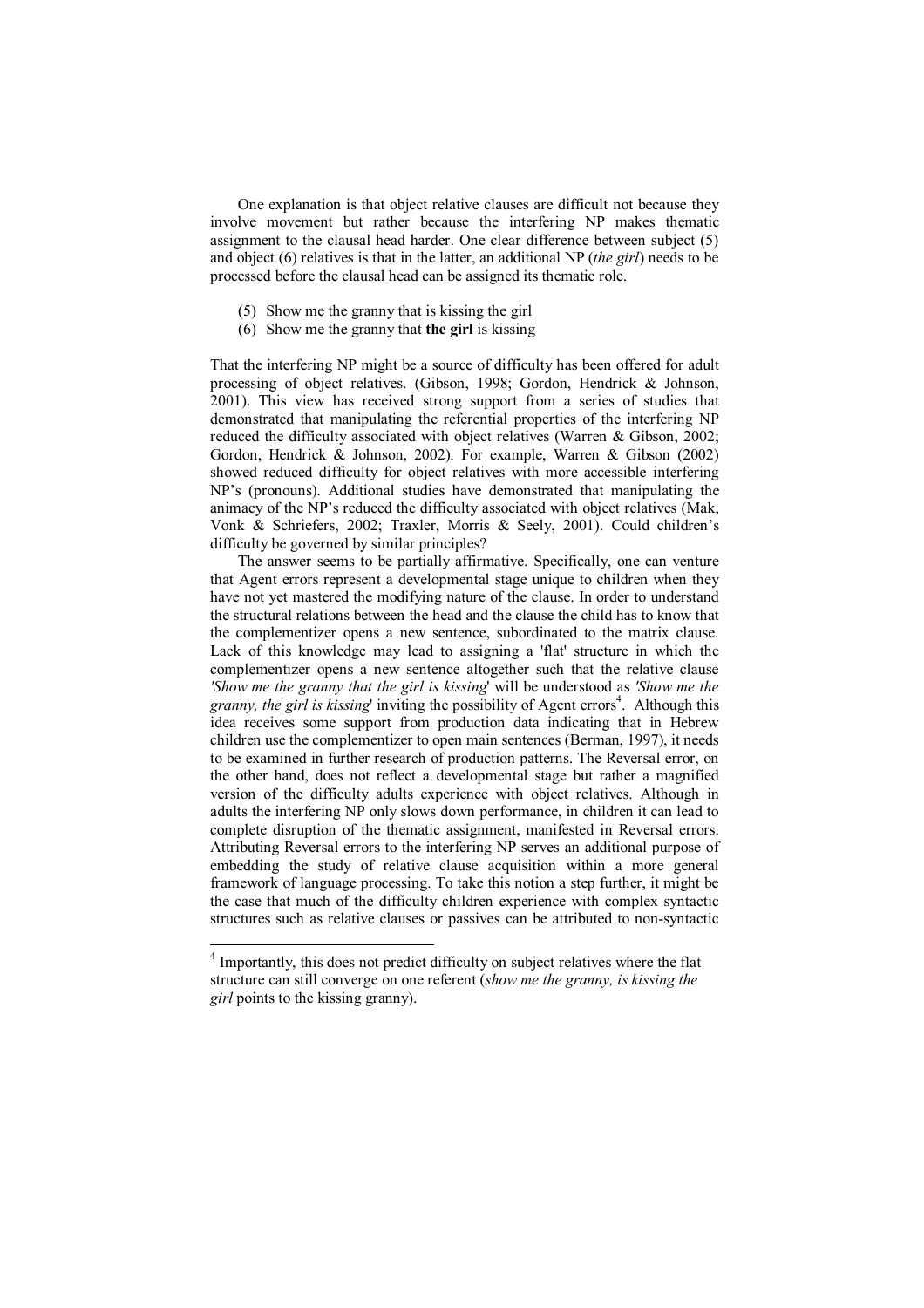factors which still play a role in adult processing rather than to underdeveloped syntactic abilities.

 One obvious direction for further research is to investigate whether children exhibit the same sensitivity as adults do to NP-type manipulations. Should this occur, it would support the claim that there is a common source underlying the difficulty that both adults and children experience with object relatives.

It is important to note that this study tested an especially difficult type of relative clauses (semantically reversible with two full NP's) that is not common in child speech (Diessel  $&$  Tomasello, 2000). The claim is not that children necessarily do not comprehend other, simpler types of relative clauses but rather that when there are no additional semantic or pragmatic cues to assist in comprehension, object relative clauses create difficulty. This difficulty is of interest because it results in errors that are not apparent in adult speech. In other words, somewhere along the way, children learn how to process even these decontextualized, 'heavy' object relatives. The pitfalls and advances of this process are of great importance in understanding language acquisition.

### **5. Open question: On the relation between production and comprehension**

In both experiments production of object relatives seemed to precede comprehension. The direction of this lag is intriguing since it is usually assumed that comprehension precedes production in acquisition. However, the relation has been suggested to be less linear and depending on the interaction between the child's linguistic and cognitive abilities (Bloom, 1974). This kind of view might imply a different relation between production and comprehension for more complex syntactic structures. For starters, the main source of difficulty in comprehension was correctly deciphering the thematic assignment, a task that is completely annihilated in production where the thematic assignment is clear to the speaker. As a result, more resources might be needed for the comprehension of complex structures (presented with no contextual cues) than for their production. It would be interesting to investigate whether production of other complex structure, such as passives or clefts, also precedes their comprehension.

# **6. Conclusions**

The results have several important implications both for the methods used in the study of relative clause acquisition and for the explanations that have been offered to account for the findings. The studies undermine the validity of movement as an explanatory factor for the difficulty children experience with object relatives and shed light on previous methodological shortcomings hindering detection of the novel Agent error. Alternatively, this paper suggests that children's difficulty with object relatives stems in part from problems with the modifying nature of the clause and in part from the increased load brought on by the interfering NP. The results further imply that embedding the study of relative clause acquisition within a broader context of child and adult processing might be fruitful.